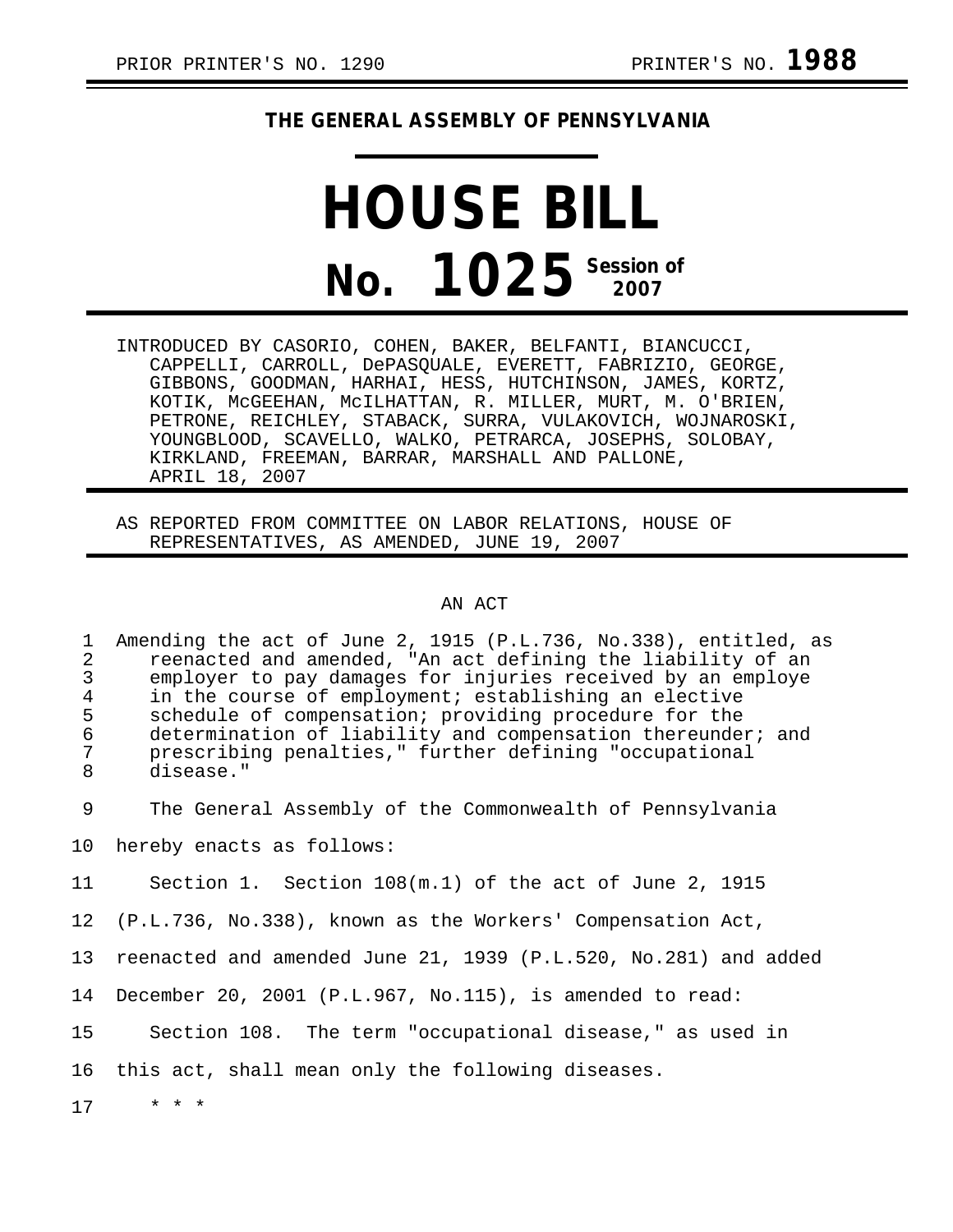1 (m.1) Hepatitis C in the occupations of  $f$ professional and 2 volunteer firefighters, volunteer ambulance corps personnel, 3 volunteer rescue and lifesaving squad personnel, emergency 4 medical services personnel and paramedics, Pennsylvania State 5 Police officers, WATERWAYS CONSERVATION OFFICERS OF THE  $\sim$ 6 PENNSYLVANIA FISH AND BOAT COMMISSION, WILDLIFE CONSERVATION 7 OFFICERS OF THE PENNSYLVANIA GAME COMMISSION, OFFICERS OF THE 8 DEPARTMENT OF CONSERVATION AND NATURAL RESOURCES, OFFICERS 9 EMPLOYED BY PORT AUTHORITIES WITHIN THIS COMMONWEALTH, police 10 officers requiring certification under 53 Pa.C.S. Ch. 21 11 (relating to employees), and Commonwealth and county 12 correctional employes, and forensic security employes of the 13 Department of Public Welfare + officers of the Pennsylvania Fish 14 and Boat Commission, officers of the Pennsylvania Game 15 Commission, rangers employed by the Department of Conservation 16 and Natural Resources and police officers employed by port 17 authorities within this Commonwealth, having duties including 18 care, custody and control of inmates involving exposure to such 19 disease. Hepatitis C in any of these occupations shall establish 20 a presumption that such disease is an occupational disease 21 within the meaning of this act, but this presumption shall not 22 be conclusive and may be rebutted. This presumption shall be 23 rebutted if the employer has established an employment screening 24 program, in accordance with guidelines established by the 25 department in coordination with the Department of Health and the 26 Pennsylvania Emergency Management Agency and published in the 27 Pennsylvania Bulletin, and testing pursuant to that program 28 establishes that the employe incurred the Hepatitis C virus 29 prior to any job-related exposure.

30 \* \* \*

20070H1025B1988 - 2 -